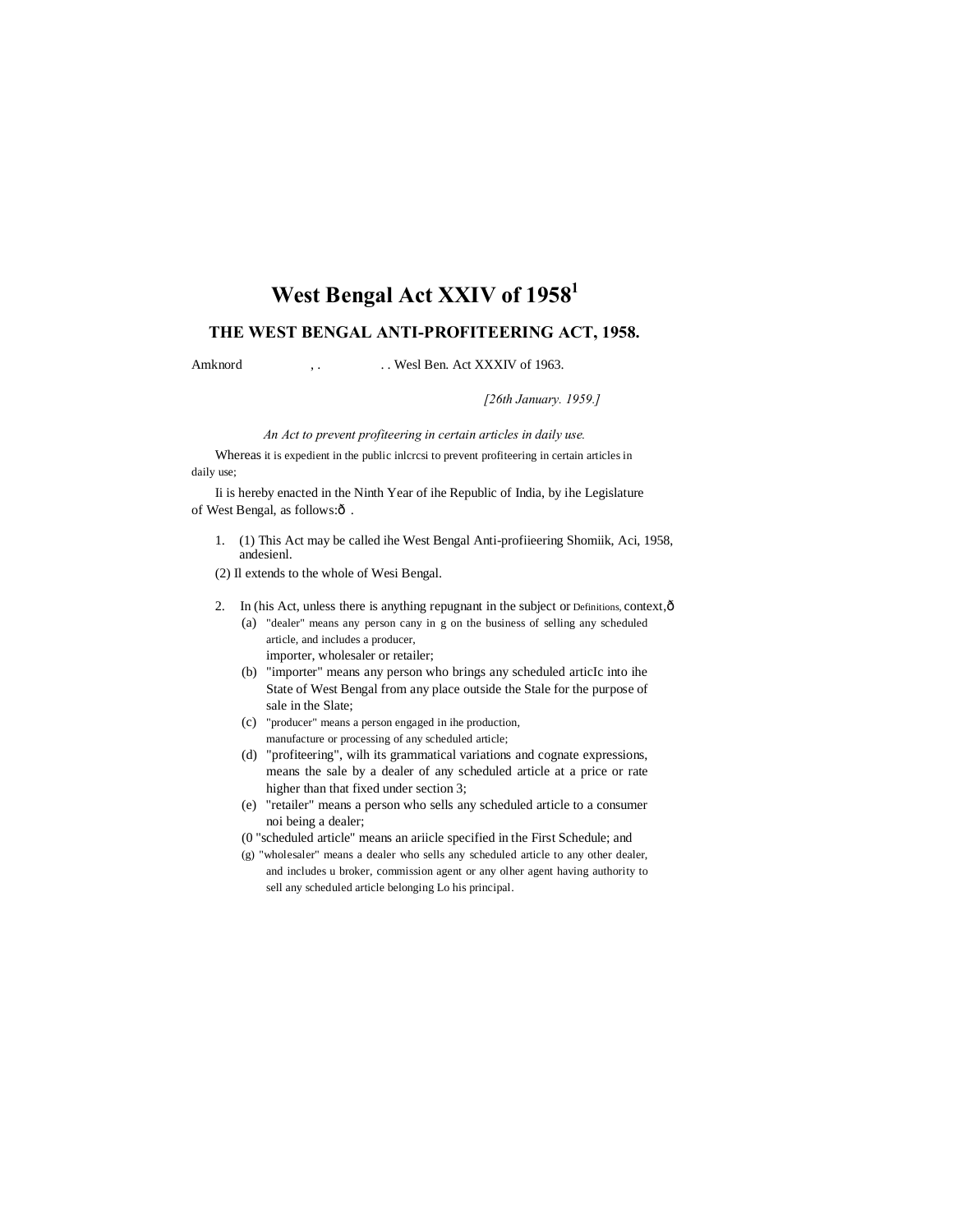\* \*\*  $\mathbf{w} \mathbf{W}^* \mathbf{A} \mathbf{w} \mathbf{w}^{-1}$  =  $\mathbf{w}$  \*\*  $\mathbf{A}$  =  $\mathbf{A}$  $157 + 1$ ر .<br>سمالا کلا

### The W?sr Bengal Anti-profiteering Act, 1958.

#### **[West Ben. Act**

#### (Sections  $3-6.$ )

3. (1) The State Government may, by order notified in the Official Gazette, fix in respect or any scheduled article the maximum price or rate which may be charged by a dealer or the minimum price which is to be paid by a purchaser.

 $(2)$  Any order made under sub-section  $(1)$  may fix the maximum prices or rales or ihe minimum price to be paid by the purchaser for ihe same description of scheduled articles differently in different localities or for different classes of dealers.

Fuatitin of maximum nd  $minimum$ prices or<br>rates Tor<br>scheduled nicies.

Orfeno; or pin

H Wiring,

4. Any dealer who, profiteers in any scheduled article shall be punishable with rigorous imprisonment which may extend to two years or with fine or with both, and '[the entire stock of any scheduled article in respect of which] the offence has been committed or such part thereof as to the court may seem fn shall be forfeited to the Government.

5. (1) Any dealer who, without reasonable excuse,  $\hat{o}$ 

(a) refuses to sell any scheduled article, or

(b) refuses lo sell any scheduled article 3t ihe price or rate fixed in respect thereof under section 3,

shall be punishable with rigorous imprisonment which may extend (o two years or with fine or with both.

*Explanation.* The possibility or expectation of obtaining a higher price for a scheduled article at a later date shall not be deemed to be a reasonable excuse for the purposes of this section.,

(2) Any purchaser who purchases any scheduled article at any price less than the minimum price fixed therefor under section 3 shall be punishable with rigorous imprisonment which may extend to two years or with fine or with

 $\quad \text{and} \quad$ purchasing al price less than ihe minimum.

hoth.

orfenco Of refusal [0 sell

 $\mathop{\rm Doakr}\nolimits$ lo submit returns. maintain account. furnish information\* cic.

6. (1) Every dealer shall on requisition by an officer duly authorised in this behalf by the State Government by order notified in the Official Gazette, submit lo him in the form specified in the Second Schedule by such date and relating to such period as may be mentioned in the requisition, returns of slocks of any scheduled article acquired, held or sold by hiin.

(2) Every dealer, unless exempted by an order made in this behalf, shallô

(a) keep in the form specified in the Third Schedule a true account of any scheduled article acquired, held or sold by him after the commencement of this Act;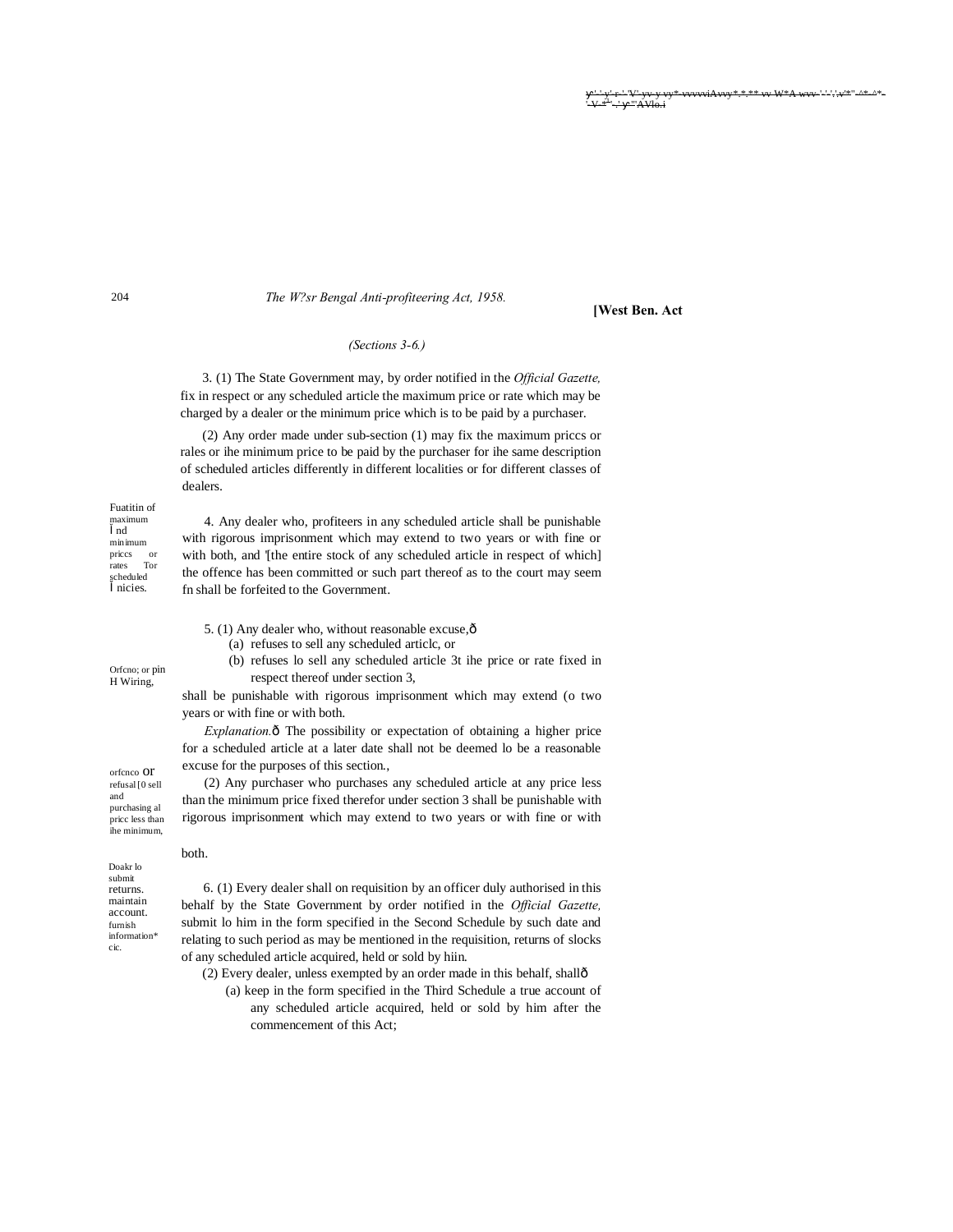*The WesY Bengal Anti-profiteering Act, 1958.* 205

## **XXIV** Df **1958.]**

## *(Sections 7-10.)*

- (b) display in his place of business in a prominent manner so as to be open lo public view, a list of those scheduled aniclcs intended for sale the prices or rales of which have been fixed under section 3 in respect of such dealer, with the prices of rates, so fixed in respect thereof;
- (c) furnish lo any officer referred to in sub-section (1), or any policc officer referred to in sub-section (2) of section 9, any information in respect of the acquisition or sale by him of any scheduled article mentioned in clause (b);
- (d) make available lo any officer mentioned in clause (c) for his inspection such accounts, registers, vouchers or other documents relating lo the import, production, purchase or sale of any scheduled article mentioned in clause (b) or matters connected therewith as may be required by him.

7. When any police officer not below the rank of a Sub-lnspeclor of Police has reasonable grounds for believing Lhat iherc has been a contravention of any of the provisions of this Act, such officer may, after recording in writing the grounds of his belief, at all reasonable hours enter and search any place where a dealer keeps, or is for the time being keeping, any scheduled articlc, accounts, registers, vouchers or other documents referred lo in clausc (d) of sub-section (2) of secLion 6 and if necessary inspect, seize or retain all or any of them for so long as they may be required for any investigation into any offence under this Act.

8. Any dealer who fails to comply with any of the provisions of section 6 or wilh a requisition issued thereunder or obstructs any officer in ihe exercise of his powers under section 7 shall be punishable wilh rigorous imprisonment which may extend to six months or wilh fine or wilh boih.

9. ([) All offences punishable under this Act shall be cognizable.

(2) Any police officer not below the rank of a Sub-Inspector of Police may arresl without warrant any person against whom a reasonable complaint has been made or credible information has been received of his having been concerned in any of the offences punishable under this Act.

10. No suit, prosecution or other legal proceeding shall lie against any public servant for anything which is in good faith done or intended

Penalty for contravention or section 9 or section 7.

Power to search and Slli2C.

Cognizance of ofTcnccs and arrest without warrant

**Indemnity**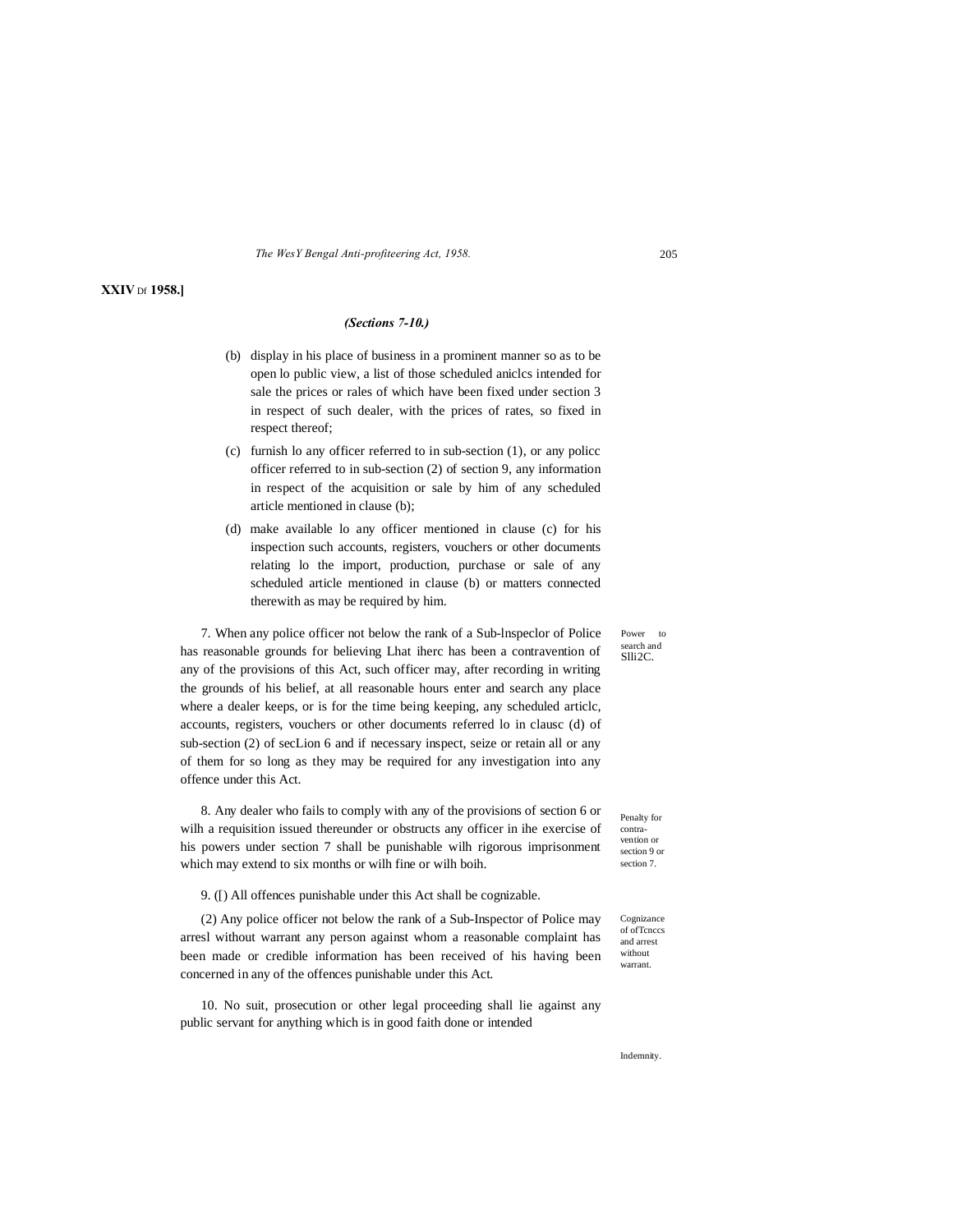#### **206** *The West Bengal Anti-profiteering Act, 1958.*

#### **[West Ben. Acl**

## *(Sections 11-13 and the First Schedule.)*

Power io ad J lo ihe Schedule. II. The Stale Government may, with the previous approval of [he Central Government, by order notified in the *Official Gazette*, 'add to the First Schedule any other article of daily use, and thereupon that Schedule shall be deemed to be amended accordingly and the article so added shall be deemed to be a scheduled article wilhin the meaning of this Act.

Effect of orders i neon sis lent with the Essential Commodities Act, 195?, or orders (hereunder.

Repaland savings.

12. If any order controlling the price of any essential commodity within the meaning of the Essential Commodities Act, 1955 has been made before the commencement of this Act or is made after such commencement and such essential commodity is a scheduled article within the meaning of this Act and the order so made extends to the Slate of West Bengal or any part thereof, that order shall have effect in the State or part thereof, as the case may be, notwithstanding anything inconsistent therewith contained in this Act or any order made thereunder.

X of 1955.

West Ben. Ord. IX of 1958.

13. (I) The West Bengal Anti-profiteering Ordinance, 1958 is hereby repealed.

(2) Anything done or any action taken under the West Bengal Antiprofiteering Ordinance, 1958 shall be deemed to have been done or taken under this Act as if this Act had commcnced on the 22nd day of October, 1958.

FIRST SCHEDULE. [See section 2( $f$ ) and section II.

- (1) Rice and rice in the husk,
- (2) Wheat and wheal products,
- (3) Pulses.
- (4) Spices.
- (5) Edible oil.
- (6) Sugar.
- (7) Baby food.
- (8) Paper.
- (9) Drugs and medicine.
- (10) Skimmed milk powder.
- (11) Kerosene.
- "(12) Fish.

<sup>1</sup> 1tem "{12) Fish" was added by notification No. 3705 Fish, dated Ihe 30th September,

Firsi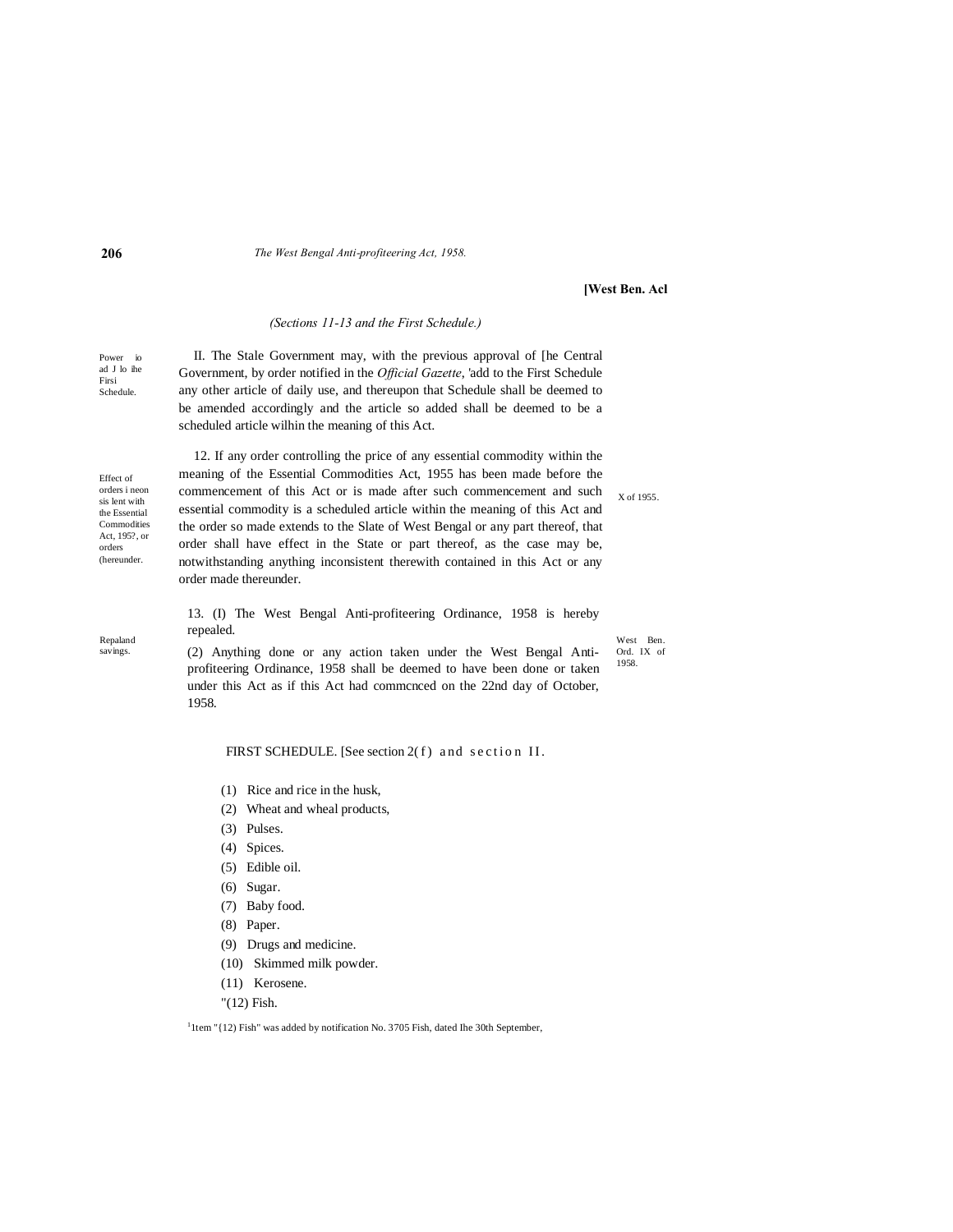**207**

*The H'ejf Bengal Anti-profiteering Act, J958.*

**XXIV of 1958.]**

*(The Second and the Third Schedules.)*

## SECOND SCHEDULE.

## *[See* section 6(1).]

# **Form of Return of Stocks for the period from....................to.........**

Name of dealer.....................................................................................whether producer, importer, wholesaler or retailer.

Address of place of business.,

| Description of        | Stocks held at                  | Slocks subse                                                                                                                       | Slocks sold                                                                                                                                                                                   | Stocks held                                                             |
|-----------------------|---------------------------------|------------------------------------------------------------------------------------------------------------------------------------|-----------------------------------------------------------------------------------------------------------------------------------------------------------------------------------------------|-------------------------------------------------------------------------|
| scheduled<br>article. | the beginning<br>of the period. | quently<br>acquired with<br>date and price<br>of acquisition<br>and names<br>and addresses<br>of persons<br>from whom<br>acquired. | during ihe<br>period together<br>with the date<br>of sale, the sale<br>price and the<br>names and<br>addresses of<br>persons to<br>whom sold (except in<br>the case of sale by<br>retailers). | al the end of<br>ihe period<br>(except in<br>the case of<br>retailers). |

# THIRD SCHEDULE. *[See* section 6(2)(a).] **Form of Account of Stocks.**

Name of dealer... wholesaler or retailer.

| Address of place of business- |                |                         |                                              |             |
|-------------------------------|----------------|-------------------------|----------------------------------------------|-------------|
| Description of                | Slocks held    | <b>Stocks</b><br>subse- | Stocks sold together                         | Slocks held |
| scheduled article.            | when Act comes | quently acquired        | wilh the delectional producer, antipoened of |             |
|                               | into force.    | date<br>with<br>and     | the sale price and the                       | each day    |
|                               |                | price of acquisi-       | names and addresses of                       | (except in  |
|                               |                | and<br>names<br>tion    | persons to whom sold                         | the case of |
|                               |                | and addresses of        | (except in Ihe case of                       | retailers). |
|                               |                | from<br>persons         | sale by retailers).                          |             |
|                               |                | whom acquired.          |                                              |             |